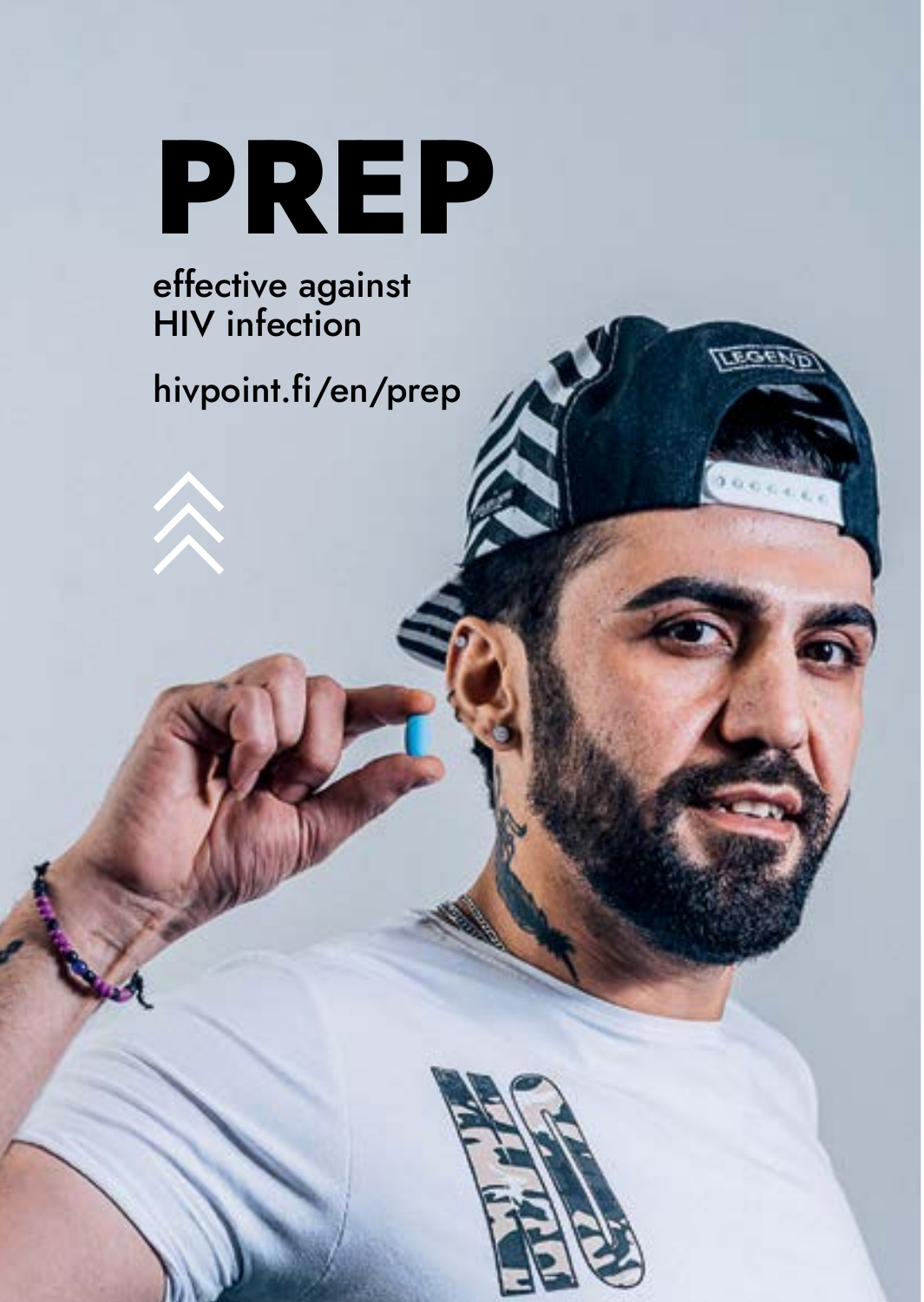PrEP stands for Pre-Exposure Prophylaxis. It is a medication that prevents HIV infection. PrEP is highly effective against HIV when used correctly, but PrEP does not give protection against other sexually transmitted infections (STIs).

## **WHO IS IT FOR?**

PrEP provides HIV prevention for people who are at high risk of getting HIV. Your risk may be high if you have anal intercourse without a condom with several partners or in group sex.

However, PrEP is not needed if your sexual partner is HIV positive and on HIV medication, since HIV cannot be transmitted from a person who is on HIV medication, even when having anal intercourse without a condom.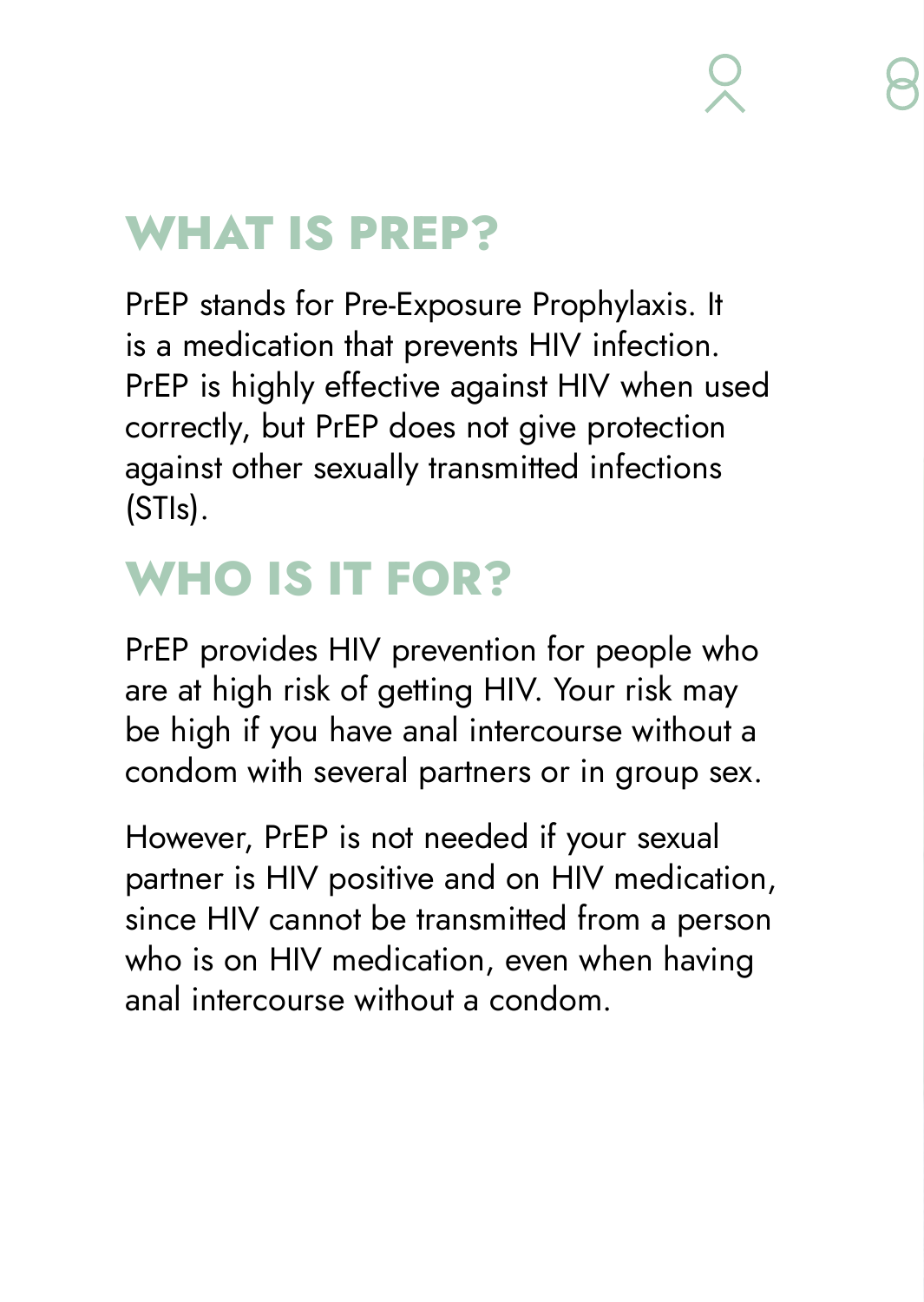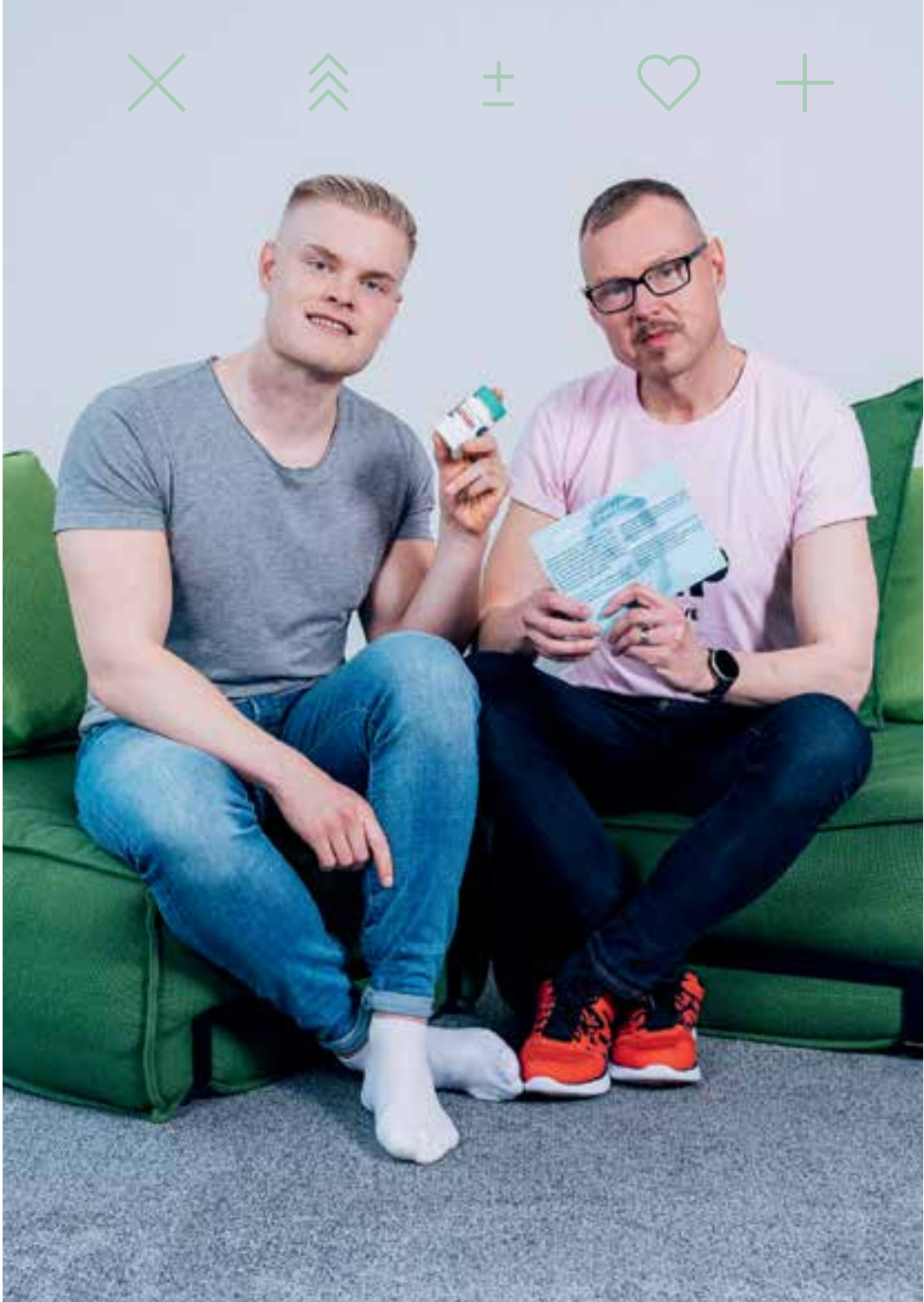## **HOW TO USE PREP?**

The most common way to take PrEP is to take it daily, which means one pill taken at approximately the same time every day. It is also possible for cis-men to take PrEP on an event bases ("on-demand"): take two pills 2-24 hours before having sex, then continue taking one pill each day at approximately the same time, continue this until you have had 2 sex-free days.

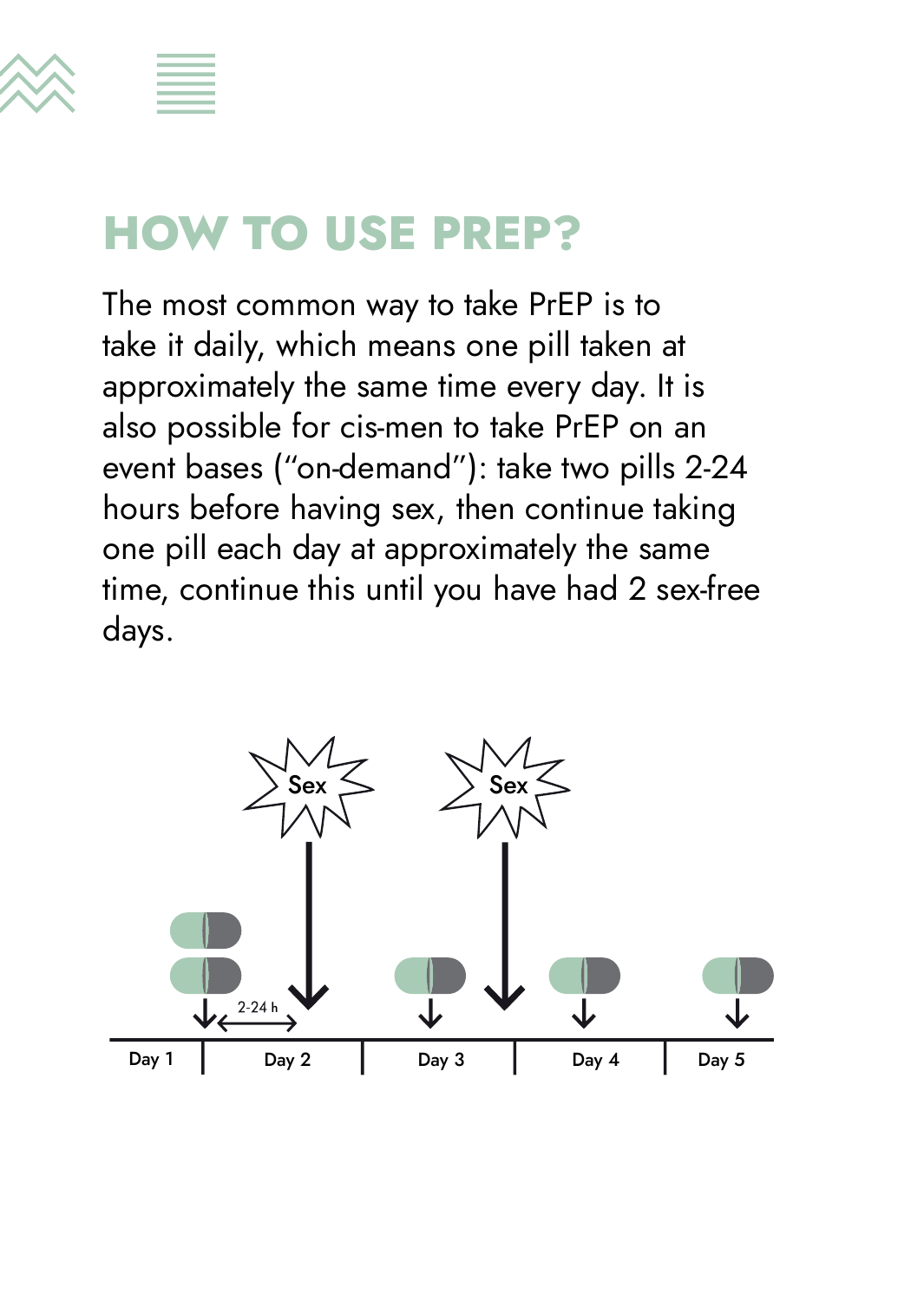#### **PREP TREATMENT**

- ∙ PrEP treatment is started by a doctor
- ∙ HIV test (HIVAgAb) and other STI tests required every 3 months
- ∙ Creatinine test for monitoring kidney function
- ∙ PrEP is prescribed for 3 months at a time

#### **HOW TO GET PREP?**

There is a national guideline for using PrEP in Finland. Medicines for PrEP treatment can be prescribed by a doctor who has sufficient knowledge about HIV. PrEP counseling, treatment and medicines are provided free of charge by the Finnish national health service.